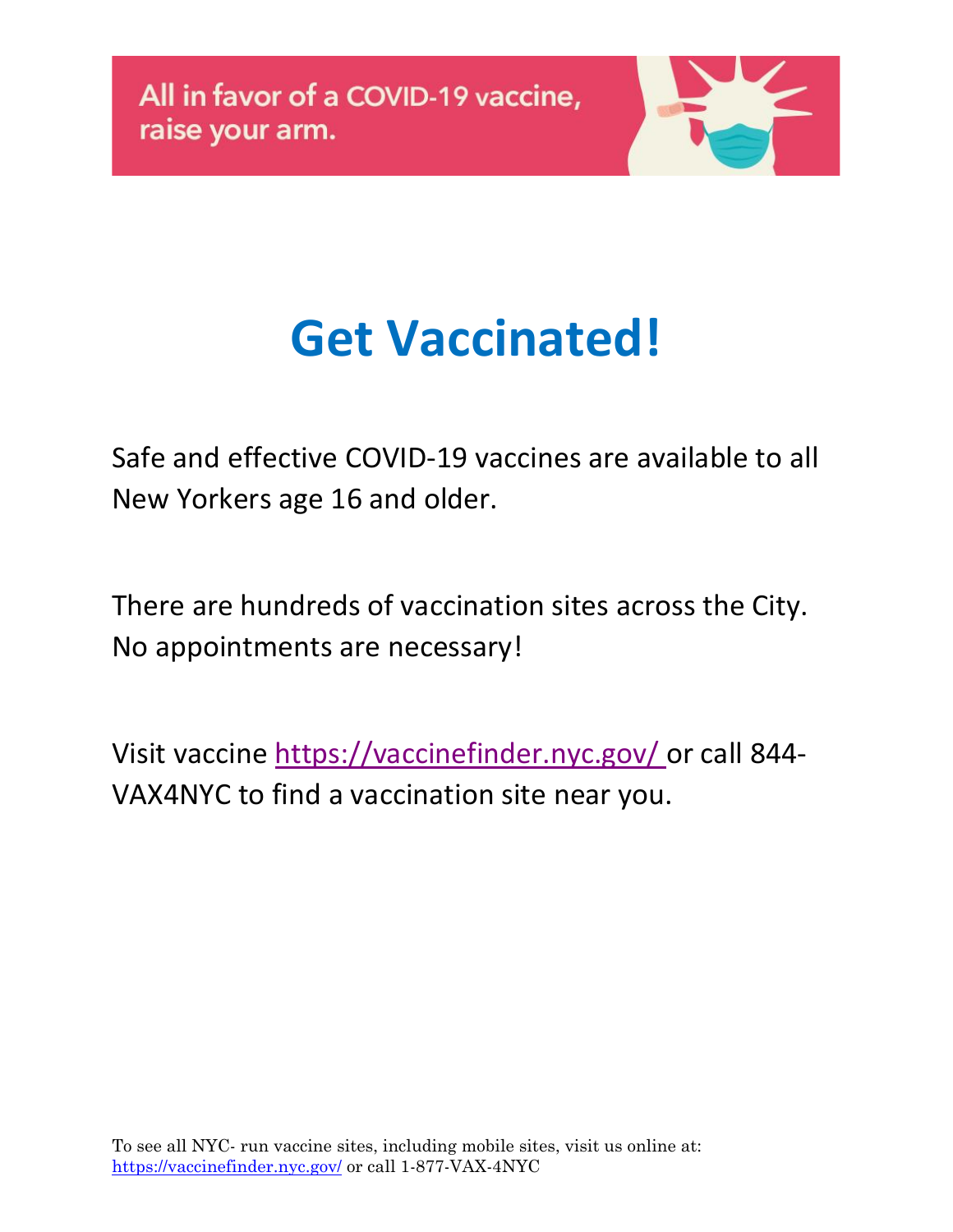

# **NYC Vaccine Locations**

### **Bronx**

NYC Health + [Hospitals/Gotham](https://www.nychealthandhospitals.org/belvis) Health, [Belvis](https://www.nychealthandhospitals.org/belvis) 545 East 142nd Street Bronx, New York 10454

### NYC Health + [Hospitals/Jacobi](https://www.nychealthandhospitals.org/jacobi)

1400 Pelham Parkway South Bronx, New York 10461 718-918-5000

### NYC Health + [Hospitals/North](https://www.nychealthandhospitals.org/northcentralbronx)

[Central](https://www.nychealthandhospitals.org/northcentralbronx) Bronx 3424 Kossuth Avenue Bronx, New York 10467

### NYC Health + [Hospitals/Lincoln](https://www.nychealthandhospitals.org/lincoln)

234 East 149th Street Bronx, New York 10451 718-579-5000

### NYC Health + [Hospitals/Gotham](https://www.nychealthandhospitals.org/morrisania) Health,

[Morrisania](https://www.nychealthandhospitals.org/morrisania) 1225 Gerard Avenue

Bronx, New York 10452 844-NYC-4NYC

Bathgate Contract Postal Station 4006 3rd Avenue Bronx, New York 10457

Morrisania Health Clinic 1309 Fulton Avenue, 3rd floor Bronx, New York 10456

West Bronx Gymnasium 1527 Jesup Avenue Bronx, New York 10452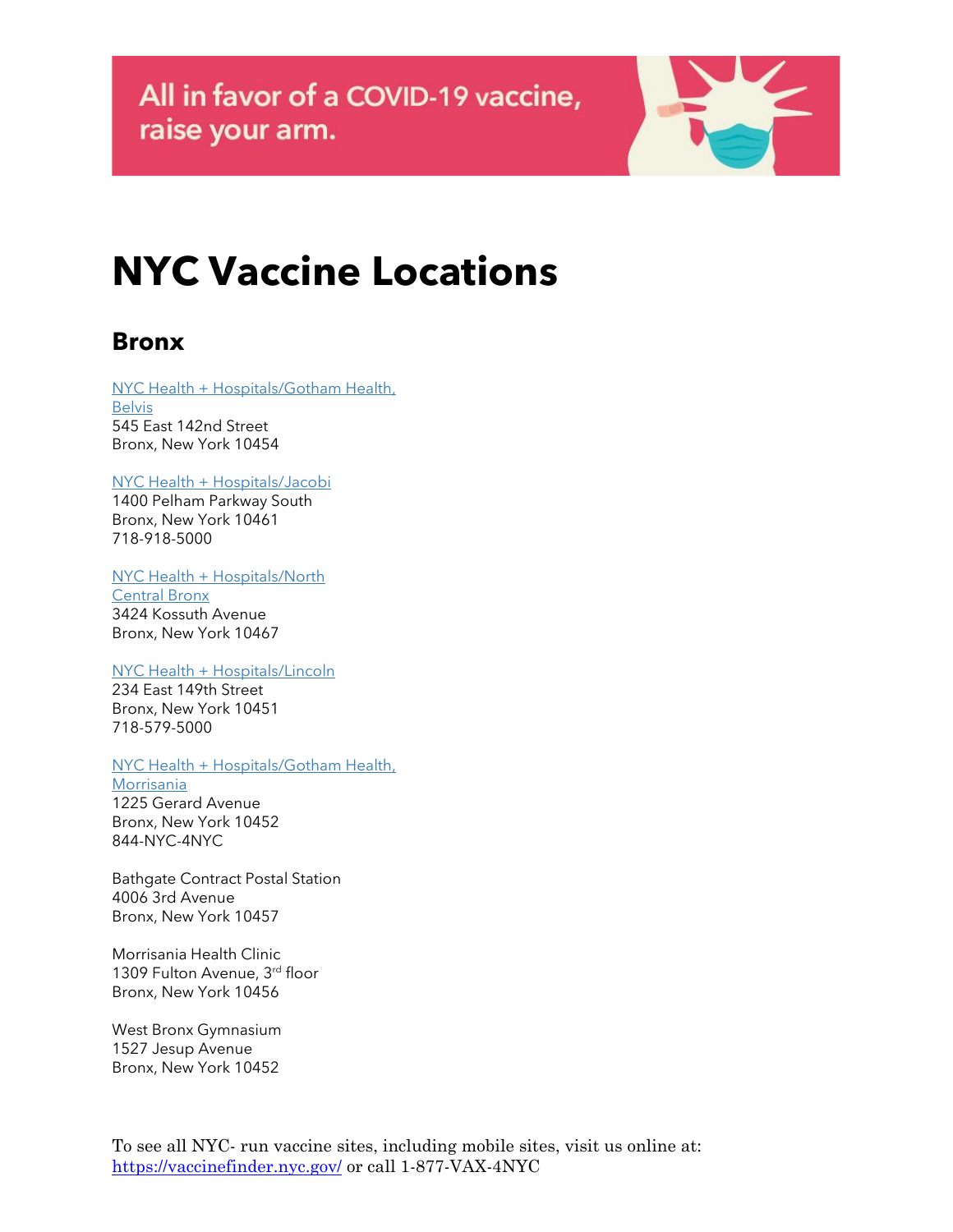

Yankee Stadium 1 E 161st Street Bronx, NY 10451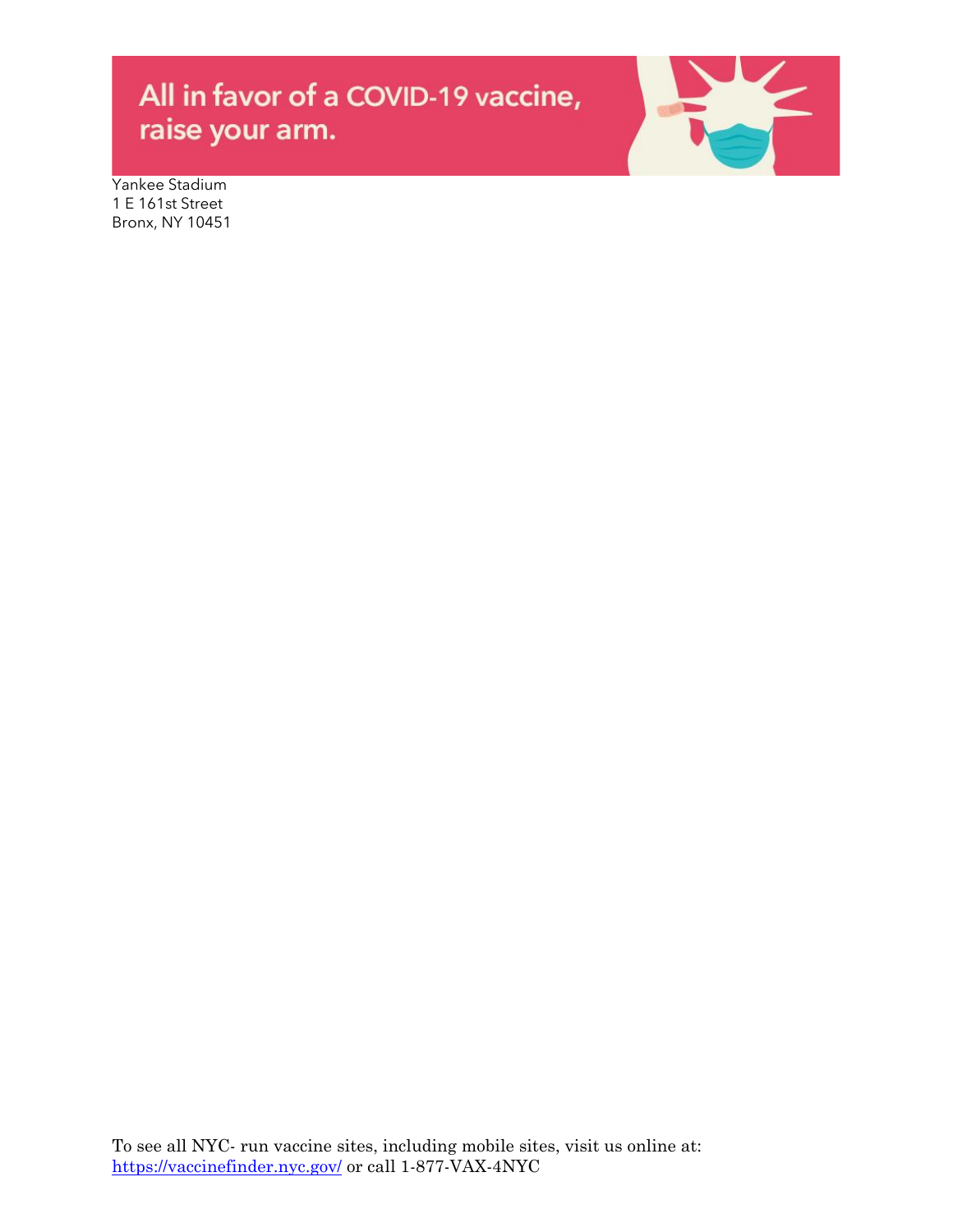

### **Brooklyn**

### NYC Health + [Hospitals/Coney](https://www.nychealthandhospitals.org/coneyisland) [Island](https://www.nychealthandhospitals.org/coneyisland) 2601 Ocean Parkway Brooklyn, New York 11235 844-NYC-4NYC

### NYC Health + [Hospitals/Gotham](https://www.nychealthandhospitals.org/cumberland) Health,

**[Cumberland](https://www.nychealthandhospitals.org/cumberland)** 100 North Portland Avenue Brooklyn, New York 11205 844-NYC-4NYC

### NYC Health + [Hospitals/Gotham](https://www.nychealthandhospitals.org/eastnewyork) Health,

East [New](https://www.nychealthandhospitals.org/eastnewyork) York 2094 Pitkin Avenue Brooklyn, New York 11207 844-NYC-4NYC

### NYC Health + [Hospitals/Kings](https://www.nychealthandhospitals.org/kingscounty)

**[County](https://www.nychealthandhospitals.org/kingscounty)** T-Building, Room T-110 1st floor (Corner of Clarkson Avenue & New York Avenue) 451 Clarkson Avenue Brooklyn, New York 11203 718-245-3131

### NYC Health + [Hospitals/Woodhull](https://www.nychealthandhospitals.org/woodhull)

760 Broadway Brooklyn, New York 11206 718-963-8000

Flatbush YMCA 1401 Flatbush Avenue Brooklyn, New York 11210

Maimonides Schreiber Auditorium 4802 10th Avenue Brooklyn, New York 11219

Brooklyn Army Terminal 140 58th Street Brooklyn, New York 11220 Starrett City/Spring Creek Towers - Cityblock Health 1310 Pennsylvania Avenue Brooklyn, New York 11239

Crown Heights Clinic 1218 Prospect Place Brooklyn, New York 11213

City Point 445 Albee Square West Brooklyn, New York 11201

Fort Greene Clinic 295 Flatbush Ave Ext., 5th floor Brooklyn, New York 11201

Brooklyn Children's Museum 145 Brooklyn Avenue Brooklyn, New York 11203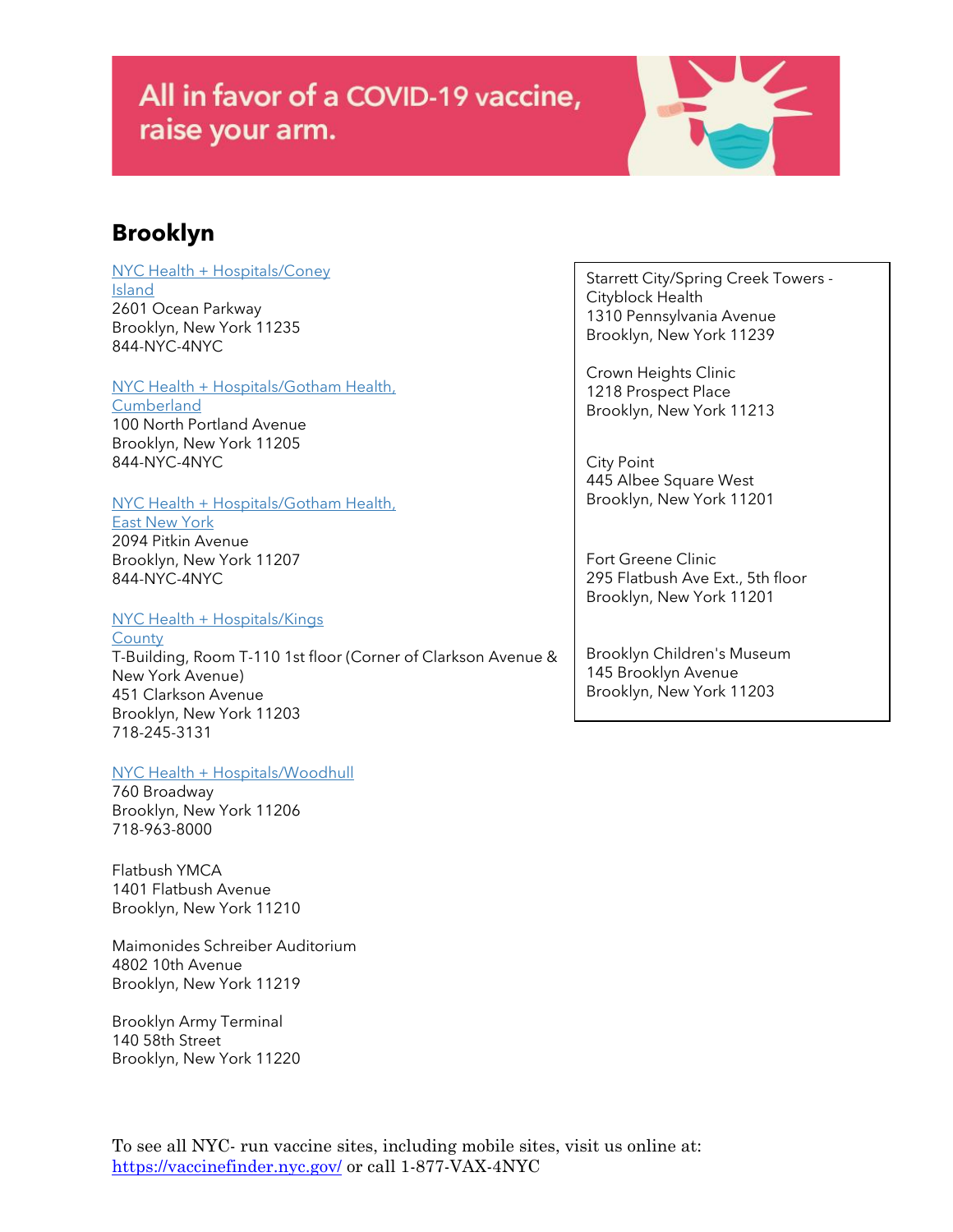

### **Manhattan**

### NYC Health + [Hospitals/Bellevue](https://www.nychealthandhospitals.org/bellevue)

462 First Avenue New York, New York 10016 212-562-5555

#### NYC [Health](https://www.nychealthandhospitals.org/gothamhealth/gouverneur) +

[Hospitals/Gotham](https://www.nychealthandhospitals.org/gothamhealth/gouverneur) Health, Gouverneur 227 Madison Street New York, New York 10002 844-NYC-4NYC

#### NYC Health + [Hospitals/Harlem](https://www.nychealthandhospitals.org/harlem)

506 Lenox Avenue New York, New York 10037 212-939-1000

#### NYC [Health](https://www.nychealthandhospitals.org/metropolitan) +

[Hospitals/Metropolitan](https://www.nychealthandhospitals.org/metropolitan) 1901 First Avenue New York, New York 10029 212-423-6262

#### NYC Health + [Hospitals/Gotham](https://www.nychealthandhospitals.org/sydenham) Health, **[Sydenham](https://www.nychealthandhospitals.org/sydenham)**

264 West 118th Street New York, New York 10026 844- Church of the Holy Apostles

Fulton Center/Google 119 9th Avenue New York, New York 10011

American Museum of Natural History 27 West 77th Street New York, New York 10024

NYC Health Dept. - Uptown Clinic 158 E 115th Street New York, New York 10029

Essex Crossing 244B Broome Street New York, New York 10002

Times Square (Previously NFL Experience) 20 Times Square Second Floor New York, New York 10036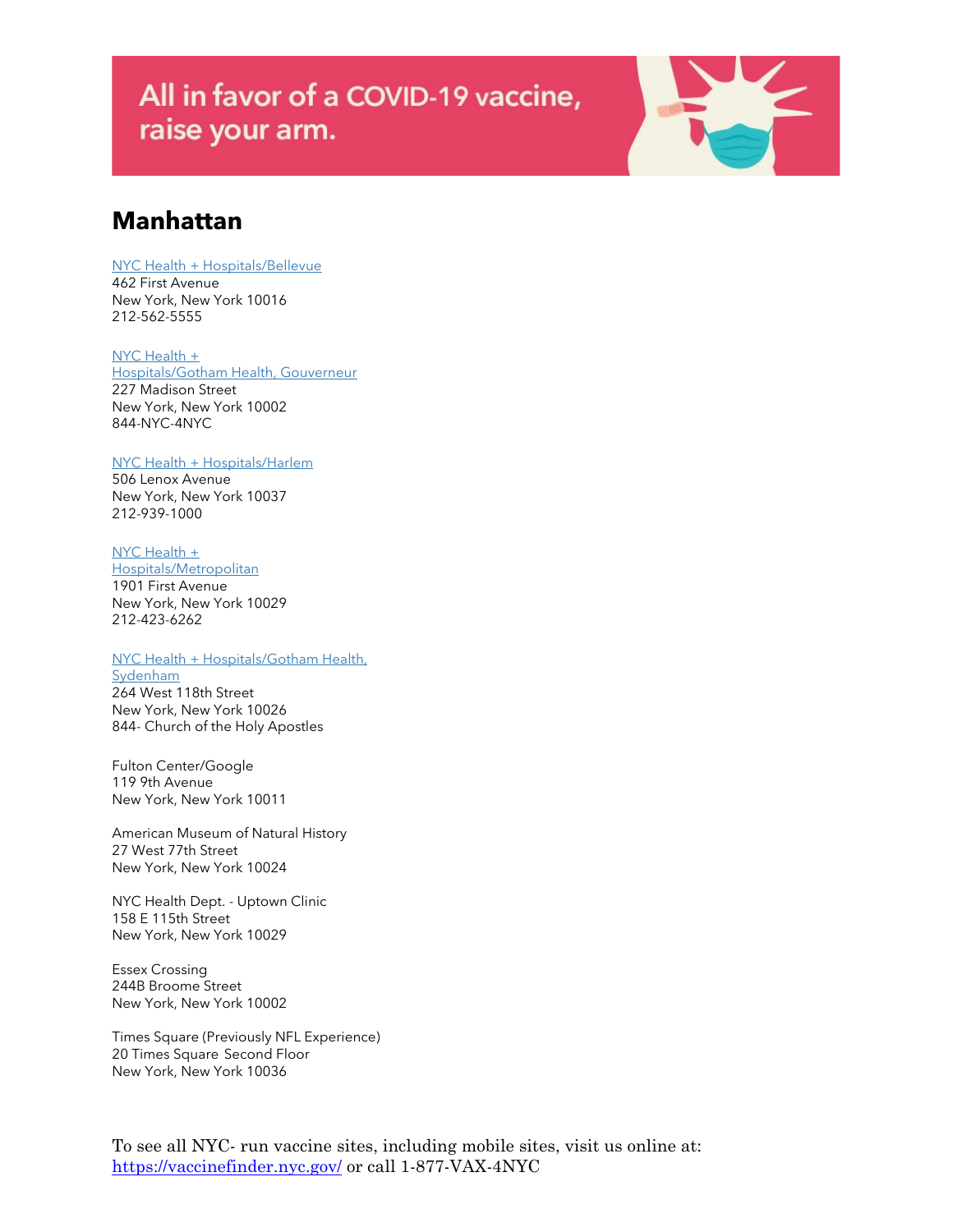

### **Queens**

### NYC Health + [Hospitals/Elmhurst](https://www.nychealthandhospitals.org/elmhurst)

77-04 41st Avenue Elmhurst, New York 11373 718-334-4000

### NYC Health + [Hospitals/Queens](https://www.nychealthandhospitals.org/queens)

82-68 164th Street Jamaica, New York 11432 718-883-3000

Free Synagogue of Flushing 41-60 Kissena Blvd Queens, New York 11355

NYC Vaccine Hub - Korean Community Services 203-05 32nd Avenue Queens, New York 11361

Citi Field Stadium 36-02 126th St *Cars enter through gate 11* Queens, New York 11368

Queens Public Library at Ozone Park 92-24 Rockaway Boulevard Queens, New York 11417

NYC Health Dept. - Corona Clinic 34-33 Junction Boulevard Queens, New York 11372

Queens Mall - Former Modell's Location 58-56 92nd Street Queens, New York 11373

Long Island City 5-17 46th Road Queens, New York 11101

Beach 39th St. 39-20 Rockaway Beach Boulevard Queens, New York 11697